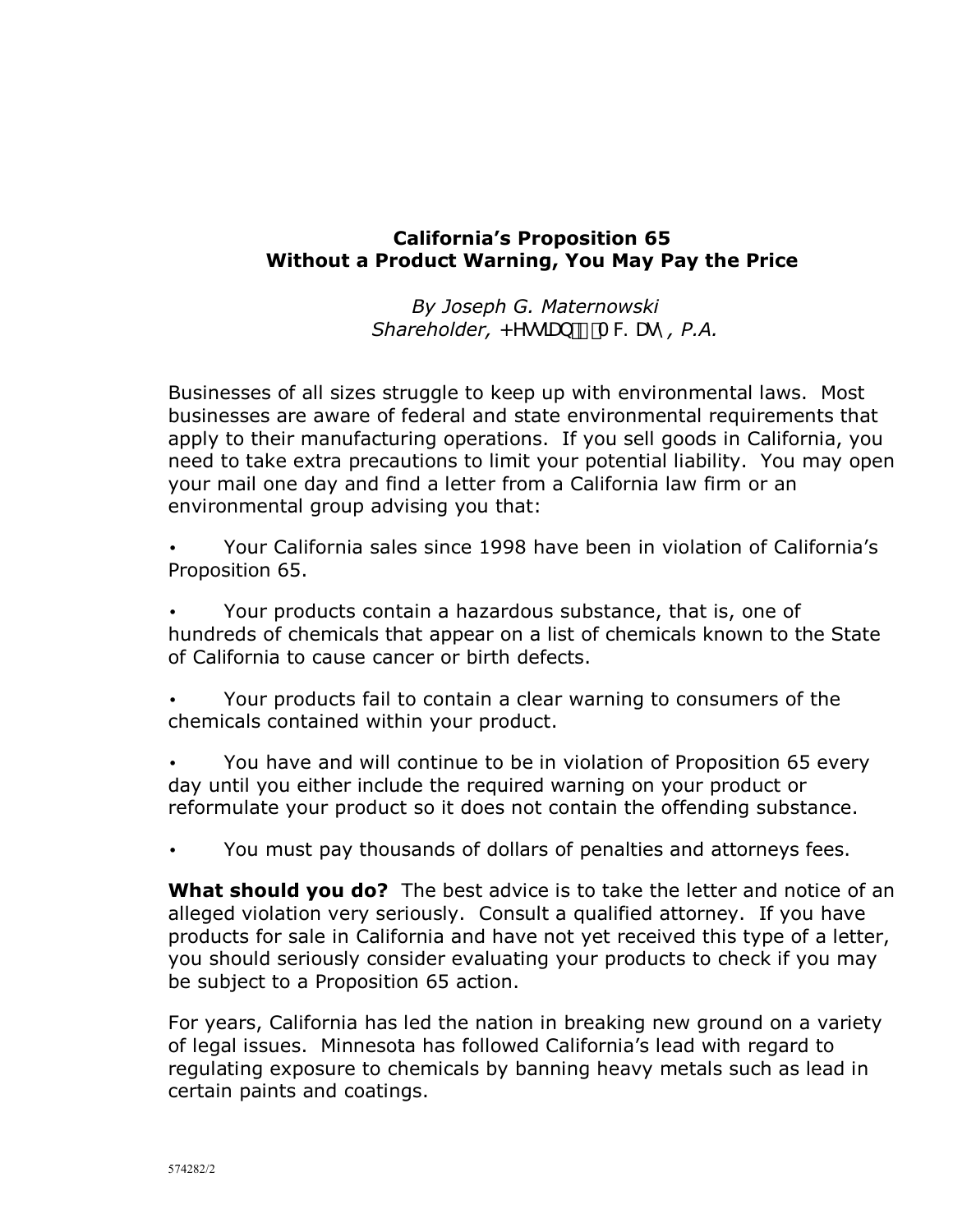Californiaís Proposition 65, also known as the Safe Drinking Water and Toxic Environment Act of 1986, is a broad environmental consumer protection measure that was enacted into law by California's citizens in 1986. Manufacturers of goods for sale in the State are required to place a warning on their product when a consumer may be exposed to a chemical known to the State to cause cancer or reproductive toxicity.

**Proposition 65: Designed to Protect Consumers.** Businesses who manufacture art supplies, car batteries, brass faucets, ceramic tableware, crystal, engines, household cleaning products, marine motors, power tools have all been subject to Proposition 65 enforcement actions. There have been attempts to extend the law to the sale of many seemingly innocuous products such as chocolate, cigars, dental fillings, liquid paper, lamps and vinyl mini-blinds. The prospect of liability has resulted in the postings or warnings on products of all kinds and even at entrances of public spaces such as hotels where one may come into contact with such a substance.

**Absence of Warnings May Bring Penalties.** Failure to include or post the warning may, depending on the number of sales and possible exposures, result in substantial penalties, namely \$2,500 per violation per day, or a Court order halting all sales. Propositions 65 enforcement is carried out through civil lawsuits brought by California's Attorney General, District Attorneys or, with proper notice, by private citizen and or an attorney acting on behalf of a citizen. Private parties may keep 25% of any penalty that may ultimately be assessed against a violator and may also be entitled to an award of their attorney fees.

Lead, mercury, dyes, solvents, food additives, pesticides and metals that appear on the extensive list promulgated by the State of California. Manmade or naturally occurring chemicals are subject to enforcement. Proposition 65 also requires employers to inform their employees of hazardous substances to which they are exposed at the job site.

Only very limited defenses exist to a claim of a violation of Proposition 65. For example, a defendant may assert that exposure to a product poses no significant risk. However, a defendant must prove that exposure at up to 1,000 times the level contained within the product will not cause cancer or adverse reproductive effects.

**Proposition 65 Enforcement: A Cottage Industry.** Although Californiaís Attorney General and District Attorneys have filed cases, environmental groups have been even more proactive in using the law against businesses.